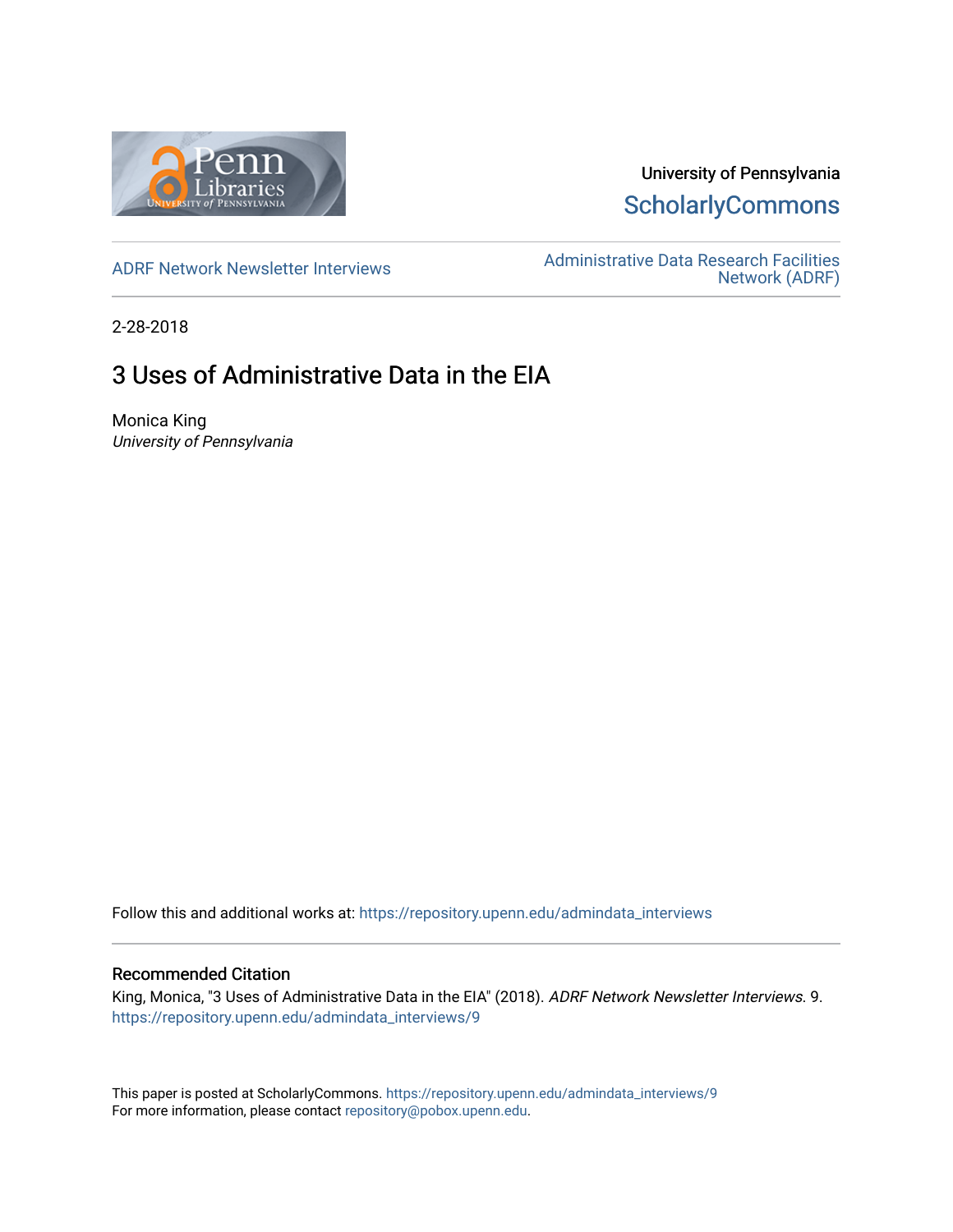## 3 Uses of Administrative Data in the EIA

### Creative Commons License



This work is licensed under a [Creative Commons Attribution-Noncommercial-No Derivative Works 4.0](http://creativecommons.org/licenses/by-nc-nd/4.0/) [License](http://creativecommons.org/licenses/by-nc-nd/4.0/).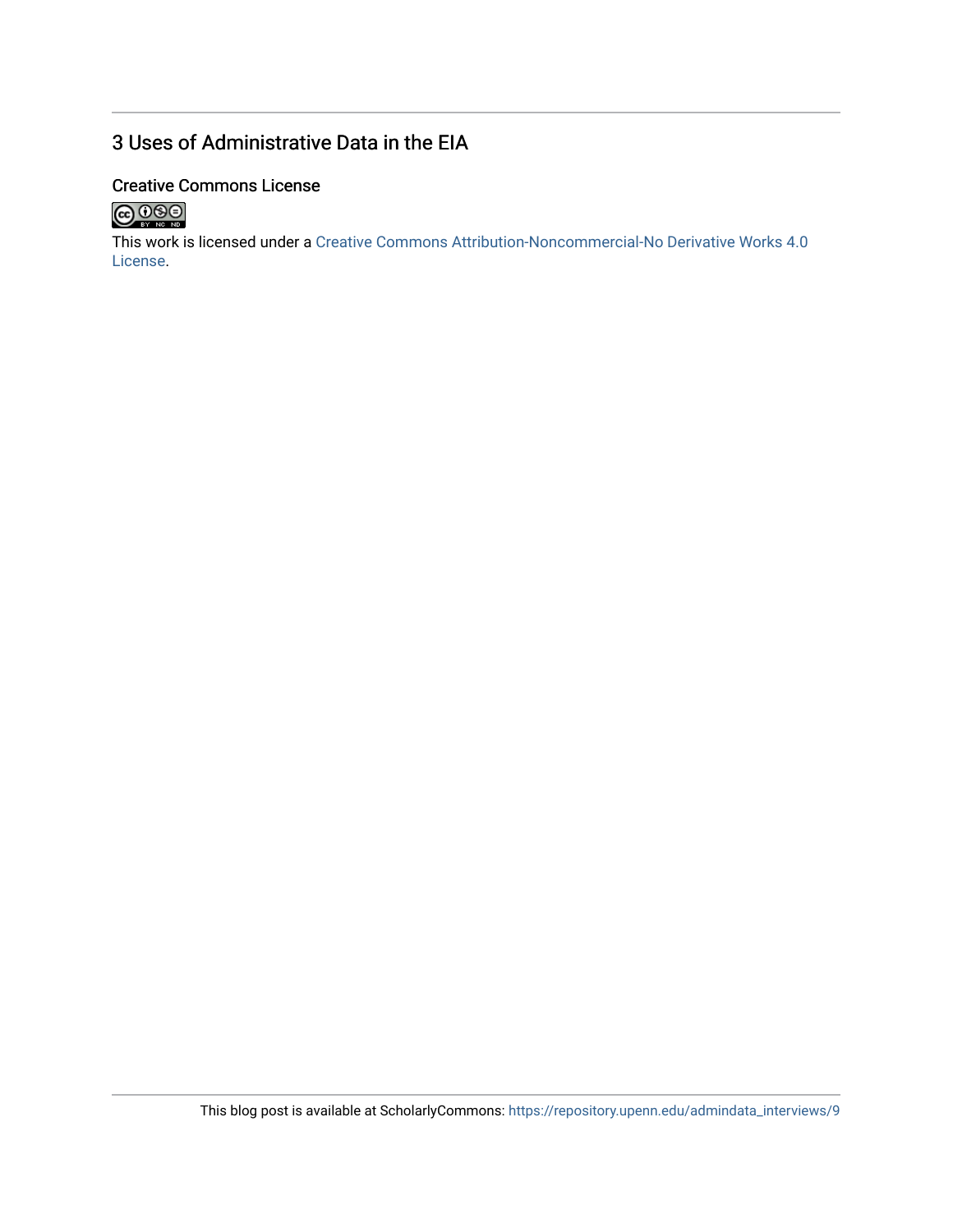### **3 Uses of Administrative Data in the EIA**

February 28, 2018 By Monica King

*Shawna Waugh works in the Office of Survey Development and Statistical Integration at the Energy Information Administration (EIA). She recently joined the ADRF Network working group on Data Quality Standards. We spoke with Shawna about her work at the EIA and a few ways they are finding value with both administrative and commercial data sources.*

What was the impact of [Hurricane](https://www.eia.gov/todayinenergy/detail.php?id=32832) Irma in 2017 on the East Coast's energy infrastructure? What impact did [Hurricane](https://www.eia.gov/todayinenergy/detail.php?id=32752) Harvey have on gasoline and diesel trends in Texas and around the country? These are both examples of important questions that the U.S. Energy Information Administration (EIA) can answer with its data. Government agencies at the federal, state, and local level as well as academic researchers frequently turn to the EIA for valuable data on the supply, demand, and price in energy markets.

Ms. Waugh, an experienced survey methodologist, is now focused on cataloguing the uses of administrative data for energy programs in natural gas, petroleum marketing, and petroleum supply. She discusses how administrative data are used to supplement survey based research at the EIA. Unlike many survey commonly used in the social sciences, all but one EIA survey product is an establishment survey, meaning that EIA surveys are usually sent out to energy suppliers, marketers, and other businesses rather than residential households.

Within Waugh's work, administrative data are used in three primary ways:

- 1. **To develop a sampling frame.** Because the United States' federal statistical agencies are decentralized, EIA is unable to tap into a common database to develop a survey sampling frame. "One of the disadvantages of that is that we do not have access to some of the lists that the IRS uses. So for some energy industries, we research data sources which may be useful for developing a sampling frame," she said. As a result, they have turned to various commercial sources to construct frames or to supplement information on sample frames with auxiliary data not gathered on the survey.
- 2. **To maintain sampling frames.** Administrative data are also used to ensure that the sampling frame is up to date. Waugh says, "It is like people moving between surveys, but you can't really move a petroleum refinery. We have to make sure that companies on our list still exist and one or two new ones have opened up in the last 10 years." In addition, administrative data helps to ensure that information on the company's point of contact for completing EIA surveys is up-to-date.